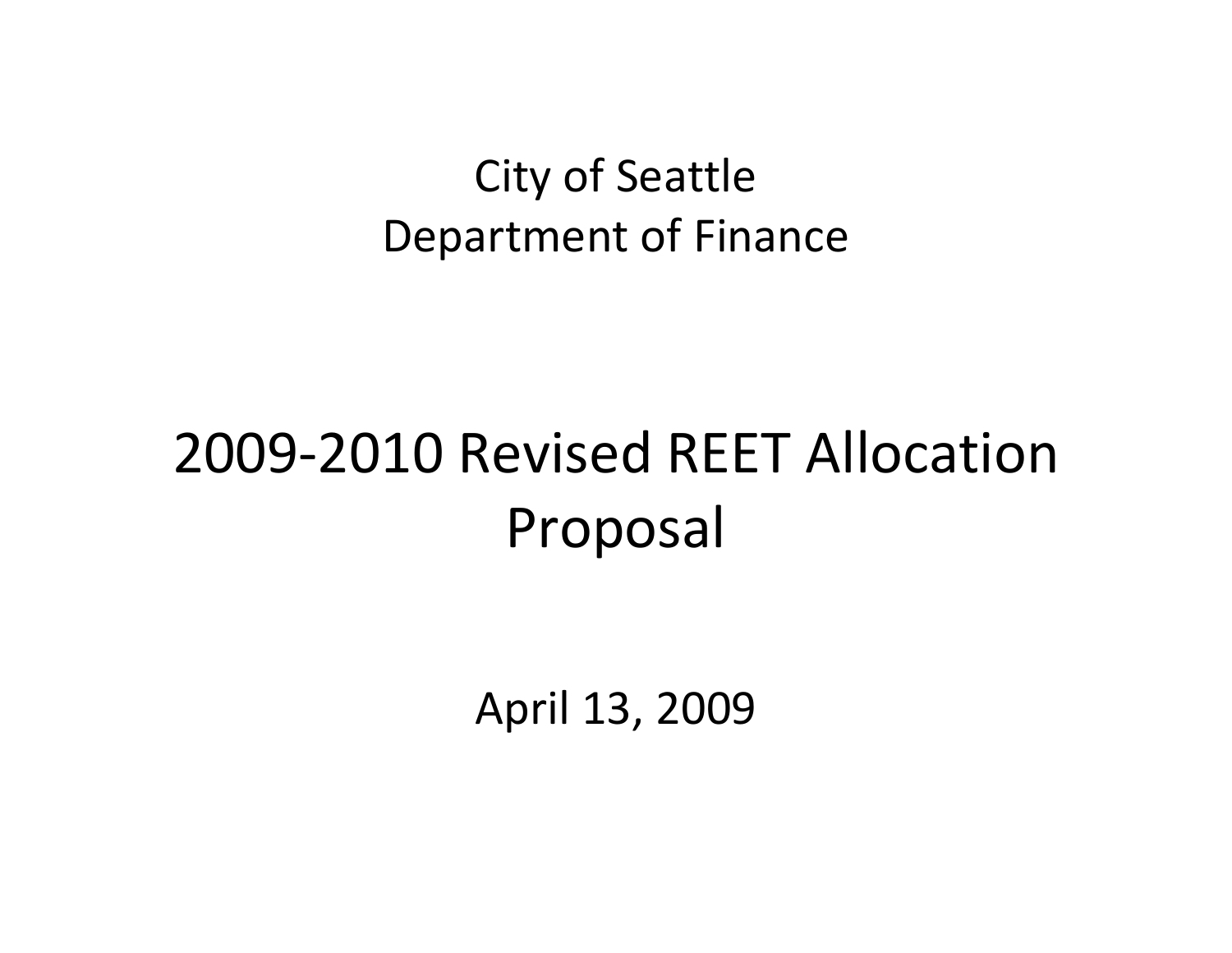# 2009 Adopted CIP Overview

- • Capital Improvement Program (CIP) rehabilitates, restores, and improves the City's capital facilities.
- $\bullet$  2009 Adopted CIP describes the City's capital projects and capital spending plans for the period 2009 – 2014.
- $\bullet$ • 2009 Adopted Budget appropriates resources for the  $1^{\text{st}}$  year of the 2009‐2014 CIP.
- $\bullet$  Under state law, unspent appropriations at the end of <sup>a</sup> year automatically "carry forward" into the next year, unless abandoned by ordinance.
- • Utility projects (City Light and SPU) account for 58% of the 2009 Adopted CIP, transportation projects are 30%, and general government projects comprise the remaining 12% .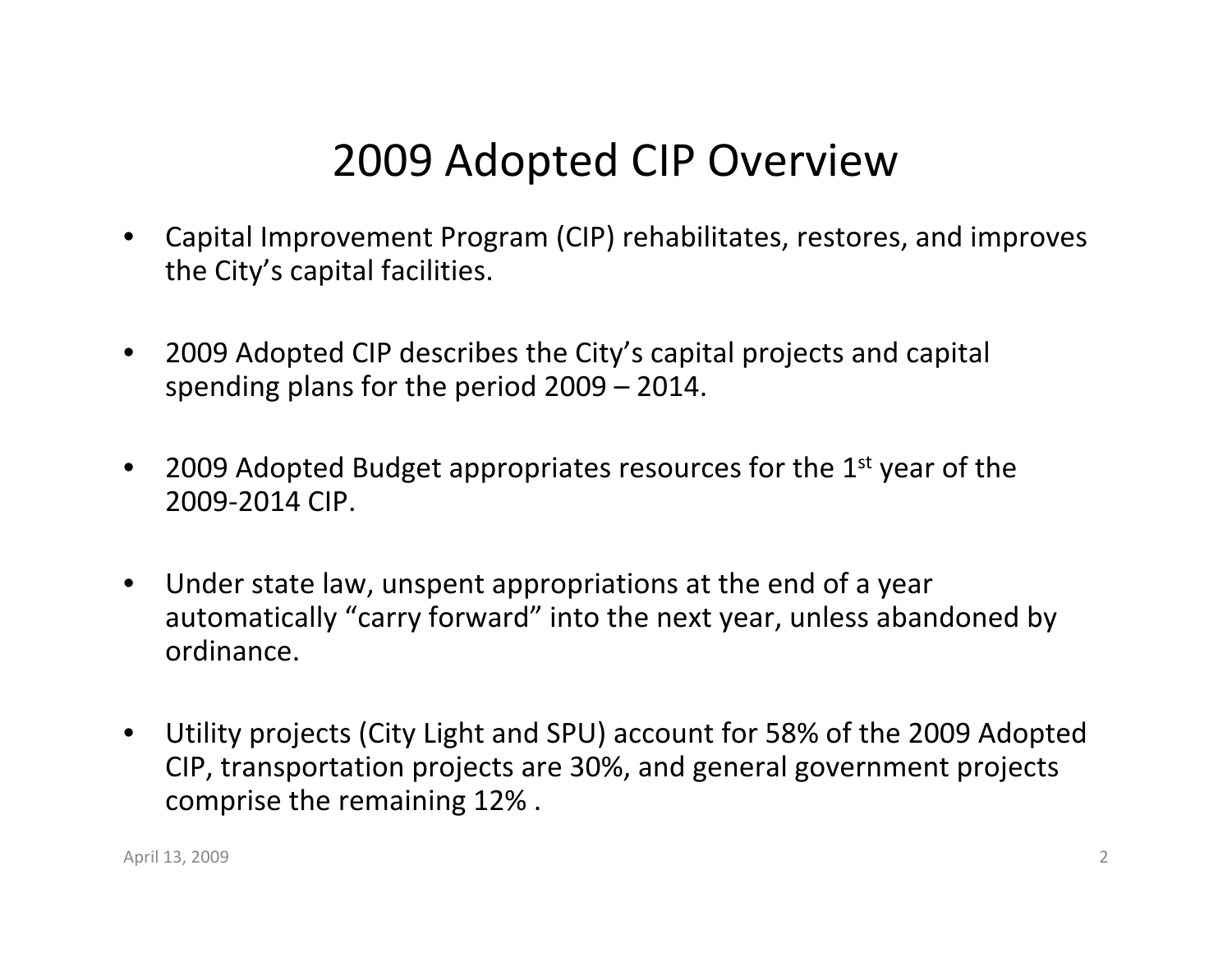# 2009 Adopted CIP by Department ‐ \$779 million

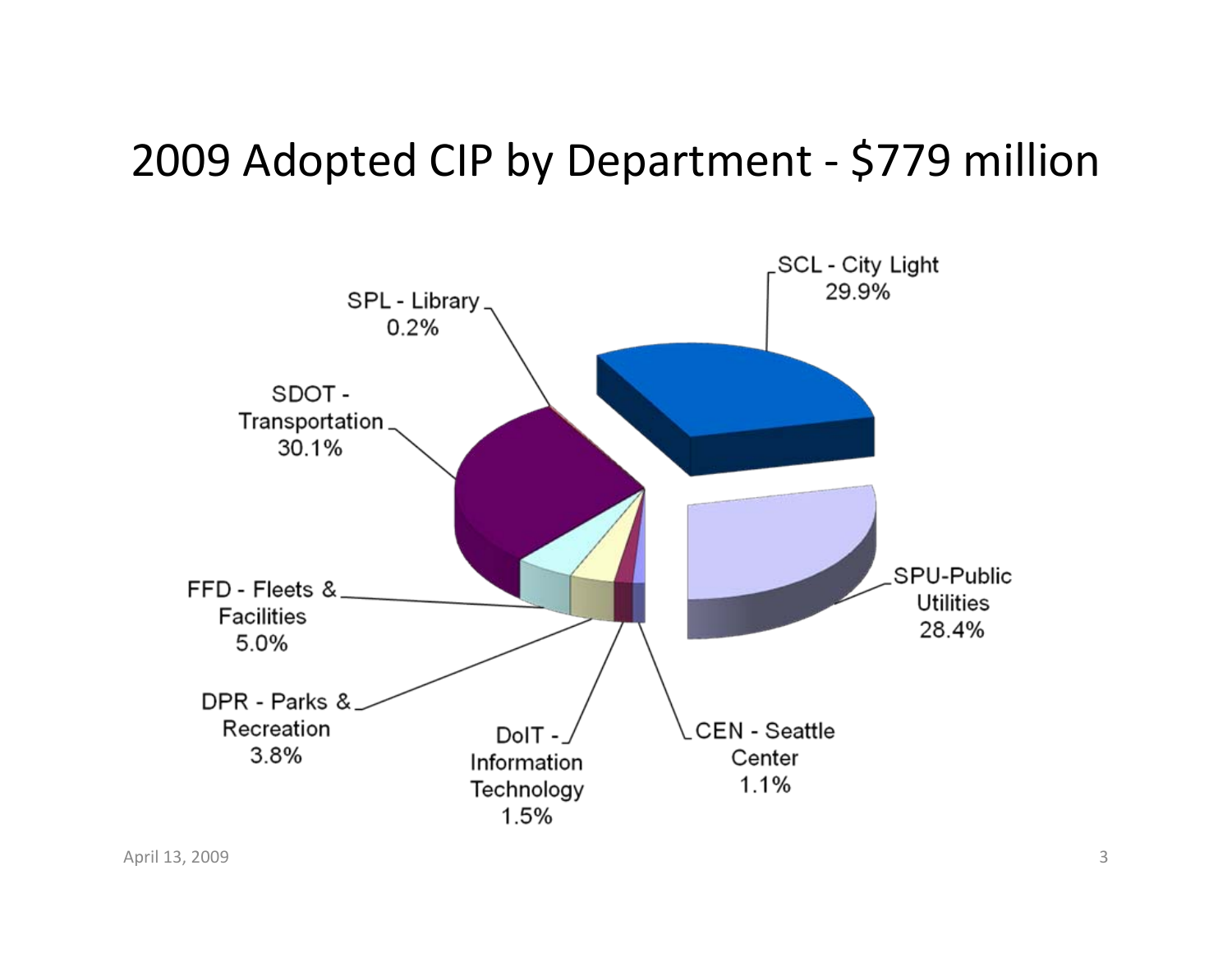# 2009 Adopted CIP by Revenue Types



**About 20% of "City Funds" are REET, the remaining sources are dedicated bonds, taxes, etc.**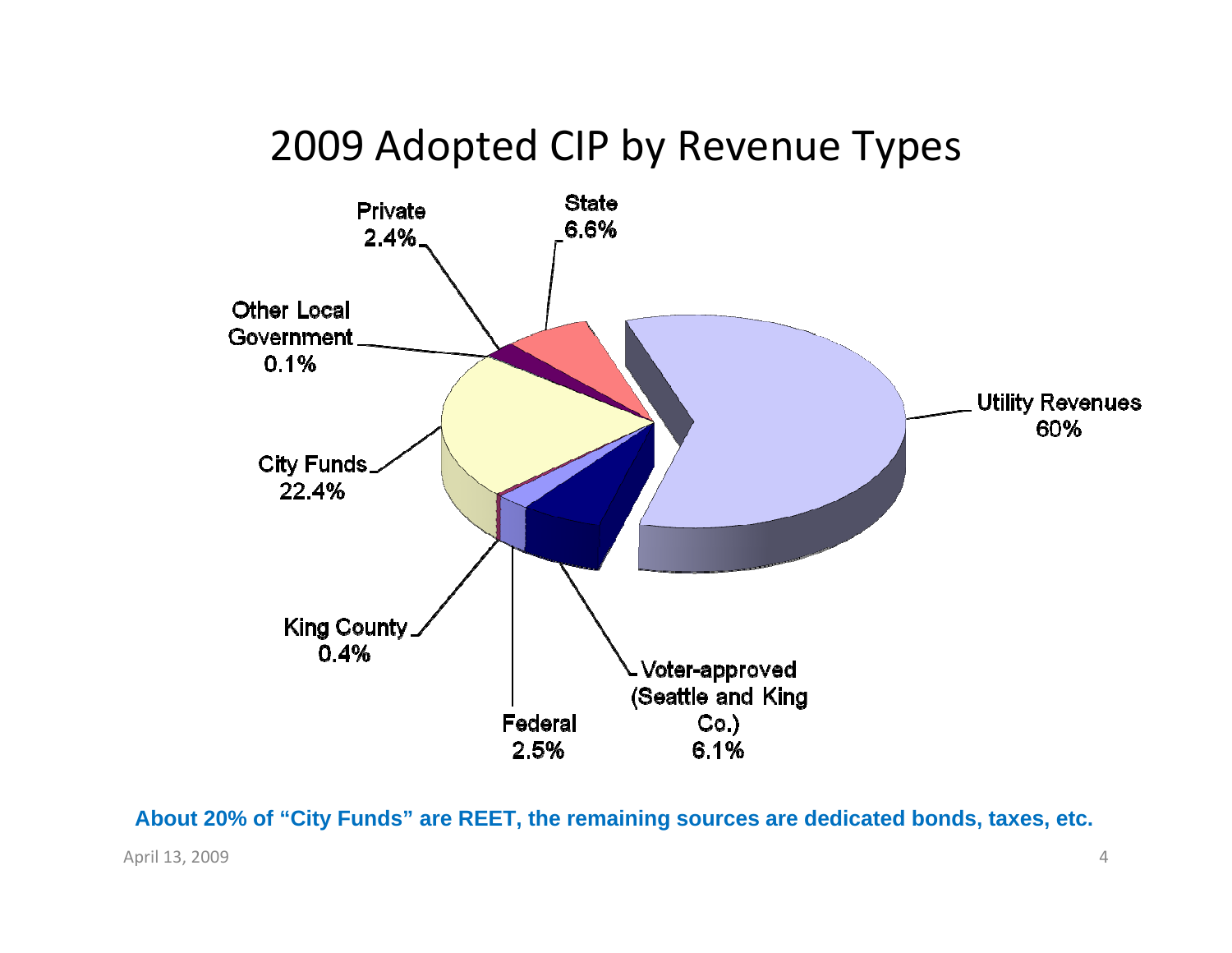## 2009 Parks CIP Revenue Sources

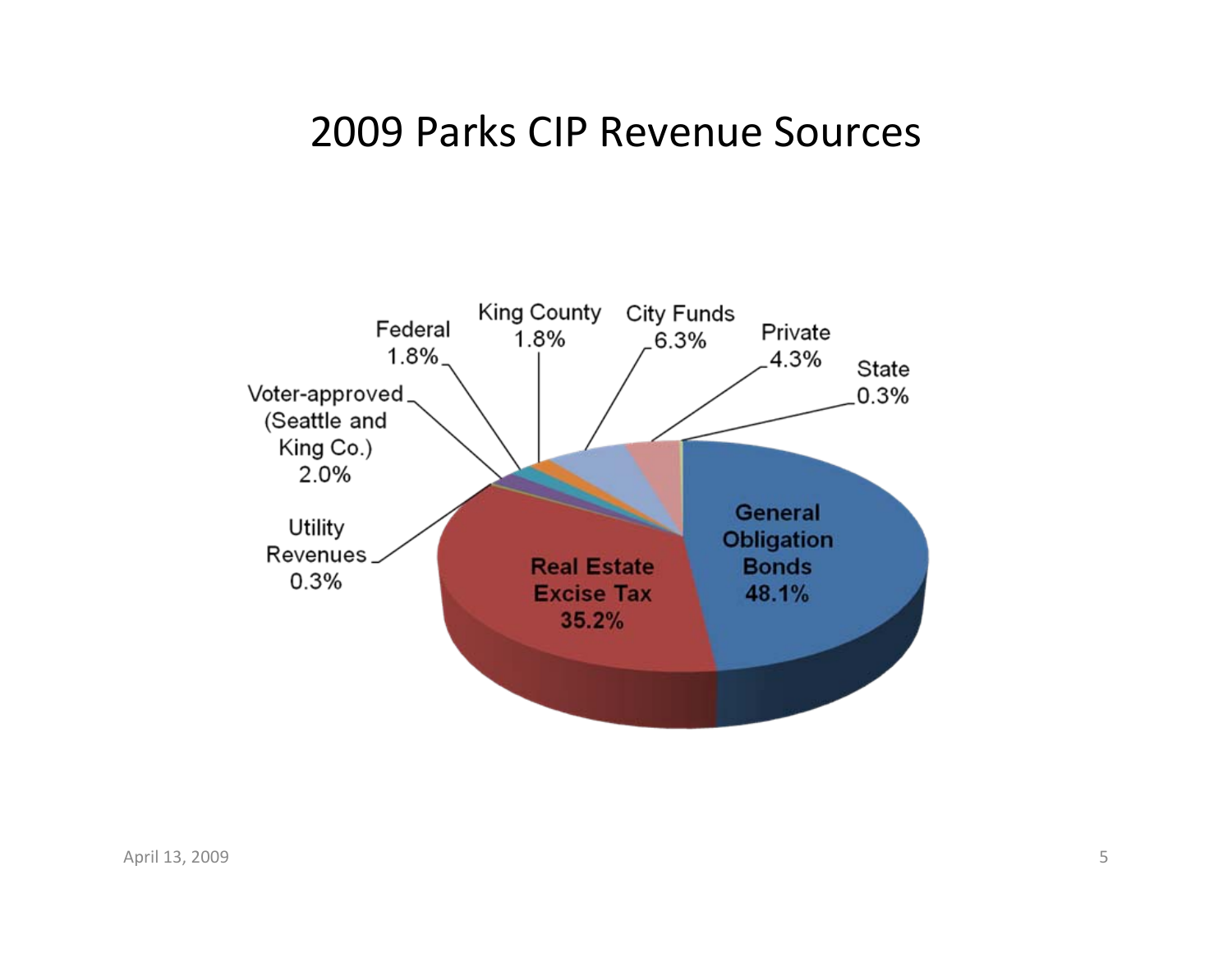## 2009 FFD CIP Revenue Sources

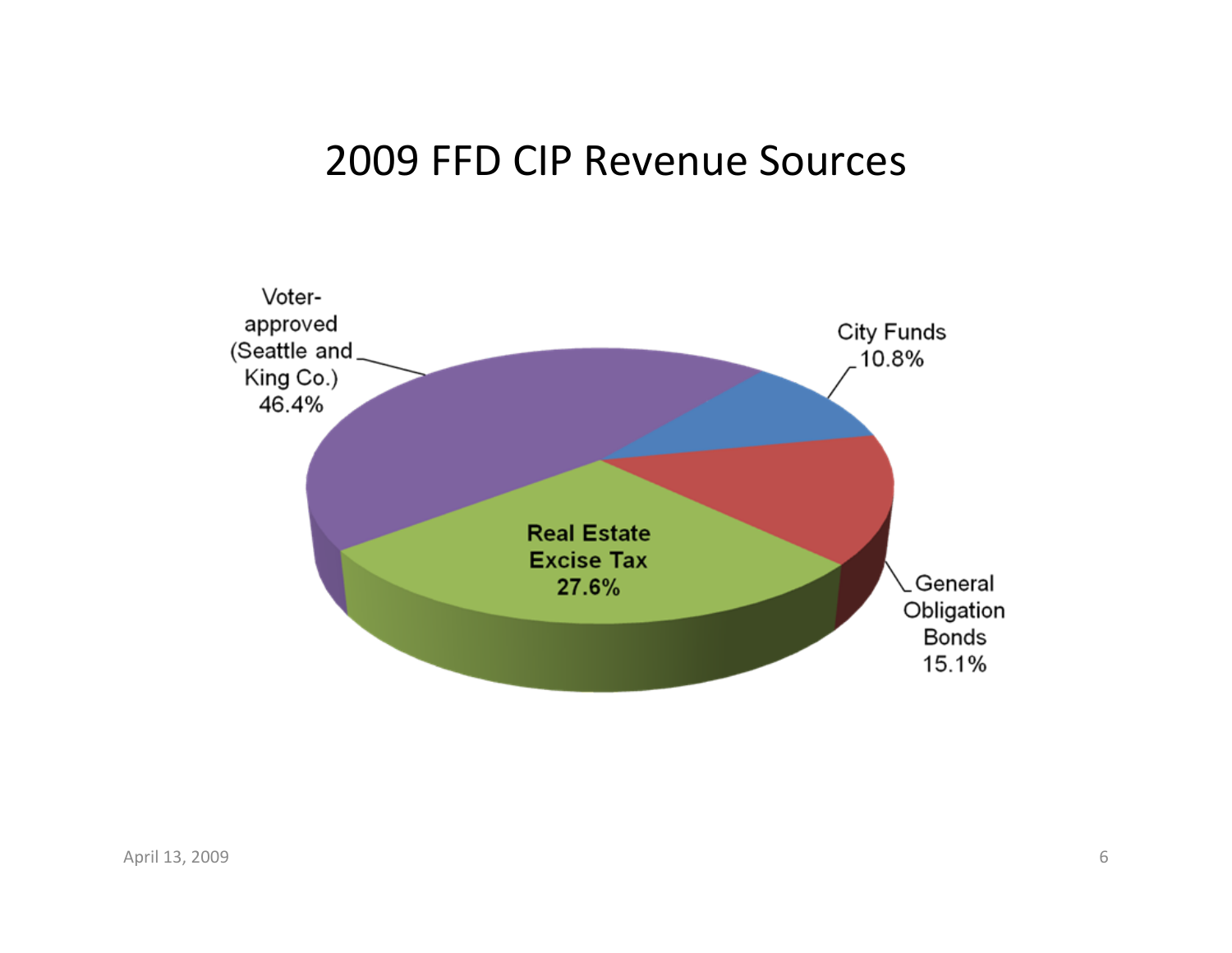## 2009 SDOT CIP Revenue Sources

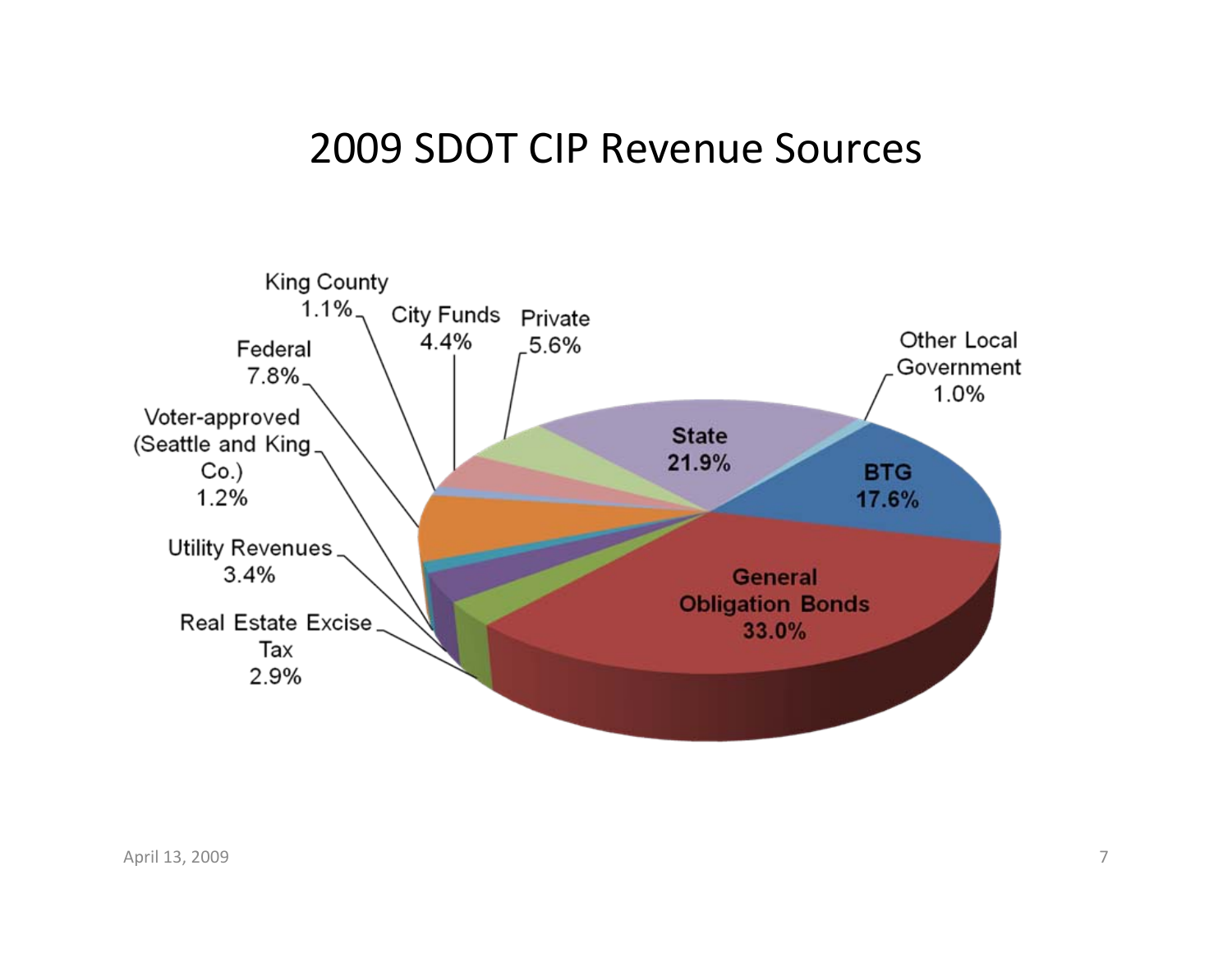## **Cumulative Reserve Subfund (REET) Status**

|                                                             | 2009 Adopted Budget<br>(Nov. 2008) | <b>April Forecast Revision</b><br>(Apr. 2009) |
|-------------------------------------------------------------|------------------------------------|-----------------------------------------------|
| <b>Resources</b>                                            |                                    |                                               |
| 2008 Yearend Balance<br>(includes anticipated abandonments) | 8,481,000                          | 10,836,000                                    |
| 2009 Estimated Revenue                                      | 31,814,000                         | 20,762,000                                    |
| 2010 Estimated Revenue                                      | 35,566,000                         | 22,010,000                                    |
| <b>Total Resources Available in the Biennium</b>            | 75,861,000                         | 53,608,000                                    |
| <b>Biennial Planned Expenditures</b>                        |                                    |                                               |
| 2009-10 Debt Service Expenditures                           | 28,013,000                         | 28,013,000                                    |
| 2009-10 Discretionary Expenditures                          | 47,021,000                         | 47,021,000                                    |
| <b>Total Planned Expenditures in the Biennium</b>           | 75,034,000                         | 75,034,000                                    |
|                                                             |                                    |                                               |
| <b>Balance</b>                                              | 827,000                            | (21, 426, 000)                                |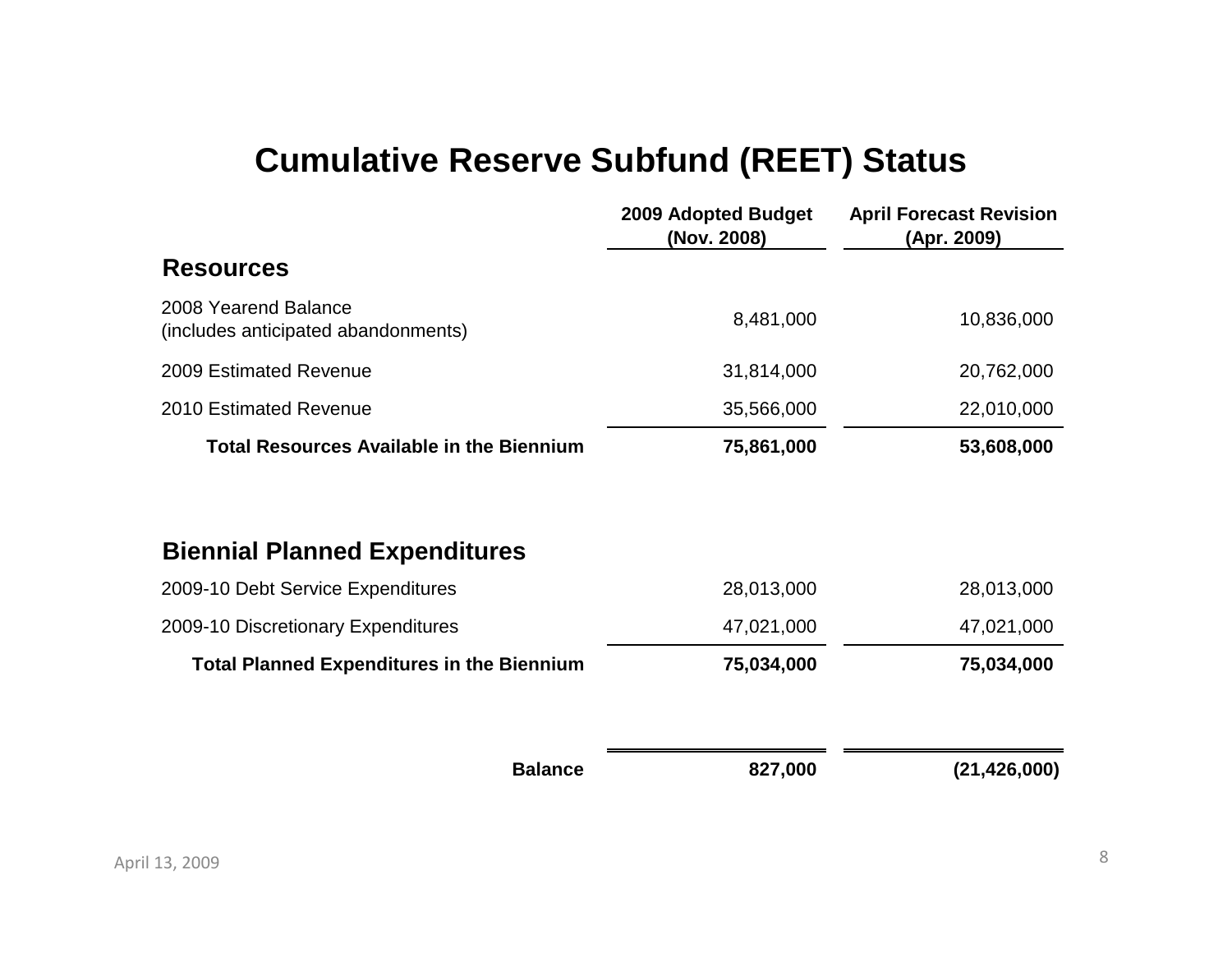## **2009-2010 Adopted CIP Project List**

**(dollars in thousands)**

|                      |                                |          |                                                             | Data                     |                |                             |                                 |
|----------------------|--------------------------------|----------|-------------------------------------------------------------|--------------------------|----------------|-----------------------------|---------------------------------|
|                      |                                |          |                                                             |                          |                |                             | Sum of 2009 DOF Sum of 2010 DOF |
|                      |                                |          |                                                             |                          |                | Recommended                 | Recommended                     |
| Fund                 | Dept                           | Priority | <b>Project Title</b>                                        | Sum of 2009              | Sum of 2010    | Amount                      | Amount                          |
| <b>REET I</b>        | <b>CEN</b>                     |          | 1 Open Space Restoration and Repair                         | 304                      | 225            | 250                         | 270                             |
|                      |                                |          | 2 Utility Infrastructure Master Plan & Repairs              | 180                      |                | 150                         | 30                              |
|                      |                                |          |                                                             |                          | 200            |                             | 200                             |
|                      |                                |          | 3 McCaw Hall Asset Preservation Fund                        | 200                      |                | 100                         |                                 |
|                      |                                |          | 4 Parking Repairs and Improvements                          | 230                      | 245            | $\overline{\phantom{a}}$    | $\sim$                          |
|                      |                                |          | 5 ADA Improvements                                          | $\blacksquare$           | 50             | $\overline{\phantom{a}}$    | $\blacksquare$                  |
|                      |                                |          | 6 Roof/Structural Replacement and Repair                    | ÷.                       | 180            | $\mathcal{L}_{\mathcal{A}}$ | $\sim$                          |
|                      |                                |          | 7 Fisher Pavilion Asset Preservation Fund                   | 35                       | 35             | $\overline{\phantom{a}}$    | $\blacksquare$                  |
|                      |                                |          | 8 Waste/Recycle Center, Warehouse and Shops Improvements    | 30                       | 30             | $\overline{\phantom{a}}$    | $\sim$                          |
|                      | <b>CEN Total</b>               |          |                                                             | 979                      | 965            | 500                         | 500                             |
|                      | <b>DPD</b>                     |          | 1 Tenant Relocation Assistance Program REET I               | 250                      | 238            | 165                         | 182                             |
|                      | <b>DPD Total</b>               |          |                                                             | 250                      | 238            | 165                         | 182                             |
|                      |                                |          |                                                             |                          |                |                             |                                 |
|                      | <b>DPR</b>                     |          | 7 Trails Renovation Program                                 | 325                      | 325            | 315                         | 315                             |
|                      | <b>DPR Total</b>               |          |                                                             | 325                      | 325            | 315                         | 315                             |
|                      | <b>FFD</b>                     | (blank)  | <b>Emergency Generators</b>                                 | 415                      | $\sim$         |                             |                                 |
|                      |                                |          | Marine Emergency Response Facilities                        | ٠                        | 223            |                             |                                 |
|                      |                                |          | North Precinct Interim Expansion                            | 145                      | $\blacksquare$ |                             |                                 |
|                      |                                |          | <b>Fire Stations</b>                                        | 5,251                    | 7,760          | 5,600                       |                                 |
|                      |                                |          |                                                             | 5,811                    | 7,983          | 5,600                       |                                 |
|                      | <b>FFD Total</b><br><b>SPL</b> |          |                                                             |                          |                |                             |                                 |
|                      |                                |          | 1 Major Maintenance                                         | $\overline{\phantom{a}}$ | $\blacksquare$ | 500                         | 500                             |
|                      |                                |          | 2 Building Systems                                          | 457                      | 473            |                             | $\blacksquare$                  |
|                      |                                |          | Landscape and Hardscape Restoration                         | 52                       | 54             | $\mathbf{r}$                | $\mathcal{L}_{\mathcal{A}}$     |
|                      |                                |          | Minor Capital Improvements                                  | 56                       | 58             | $\blacksquare$              | $\sim$                          |
|                      |                                |          | Operational Efficiency Improvements                         | 184                      | 190            | $\blacksquare$              | $\blacksquare$                  |
|                      |                                |          | Roof and Structural Systems                                 | 489                      | 506            | $\blacksquare$              | $\sim$                          |
|                      |                                |          | Safety, Security and Access Improvements                    | 214                      | 221            | $\mathcal{L}_{\mathcal{A}}$ | $\sim$                          |
|                      | <b>SPL Total</b>               |          |                                                             | 1,452                    | 1,502          | 500                         | 500                             |
|                      |                                |          |                                                             |                          |                |                             | 1,497                           |
| <b>REET   Total</b>  |                                |          |                                                             | 8,817                    | 11,013         | 7,080                       |                                 |
| REET II              | <b>CRS</b>                     | (blank)  | Neighborhood Street Fund/CRS                                | ÷.                       | 1,000          |                             | 1,000                           |
|                      | <b>CRS Total</b>               |          |                                                             | ÷.                       | 1,000          |                             | 1,000                           |
|                      | <b>DPR</b>                     |          | 1 Electrical System Replacement Program                     | 125                      | 150            | 125                         | 75                              |
|                      |                                |          | Federal Pool Drain Requirement                              | $\sim$                   | $\sim$         | 400                         |                                 |
|                      |                                |          | 2 Boiler Replacement Program                                | 175                      | 175            | 150                         | 150                             |
|                      |                                |          | 3 Small Building Roof Program                               | 85                       | 100            | 85                          | 100                             |
|                      |                                |          | 4 Play Area Safety Program                                  | 120                      | 120            | 120                         | 120                             |
|                      |                                |          |                                                             |                          |                |                             |                                 |
|                      |                                |          | 5 Landscape Restoration Program                             | 430                      | 430            | 430                         | 430                             |
|                      |                                |          | 6 Irrigation Replacement Program                            | 75                       | 75             | 50                          | 50                              |
|                      |                                |          | 8 Forest Restoration Program                                | 566                      | 566            | 96                          | 96                              |
|                      |                                |          | 9 Environmental Remediation Program                         | 75                       | 75             | 75                          | 75                              |
|                      |                                |          | 10 Ballfields - Minor Capital Improvements                  | 50                       | 50             | 50                          |                                 |
|                      |                                |          | 11 Pavement Restoration Program                             | 175                      | 200            | 175                         | $\sim$                          |
|                      |                                |          | 12 Tennis Court Small Scale Renovation Program              | 50                       | 50             | 50                          | $\sim$                          |
|                      |                                |          |                                                             |                          |                |                             |                                 |
|                      |                                |          | 13 Play Area Renovation                                     | 200                      | 400            |                             | $\sim$                          |
|                      |                                |          | 14 Parks Upgrade Program                                    | 508                      | 508            | 465                         | 465                             |
|                      |                                |          | 15 Neighborhood Response Program                            | 200                      | 200            | 100                         | 100                             |
|                      |                                |          | 16 Neighborhood Capital Program                             | 44                       | $\blacksquare$ | 44                          | $\sim$                          |
|                      |                                |          | 17 Urban Forestry - Green Seattle Partnership               | 1,500                    | 2,000          | 430                         | 620                             |
|                      |                                |          | 18 Urban Forestry - Tree Replacement                        | 285                      | 285            | 145                         | 145                             |
|                      |                                |          | 19 Utility Conservation Program                             | 250                      | 250            | 150                         | 150                             |
|                      |                                |          | 20 Basketball Court Lighting                                | 175                      | $\blacksquare$ | 175                         | $\sim$                          |
|                      |                                |          | 21 Aquarium Pier 60 Piling and Corrosion Renovation         |                          |                |                             |                                 |
|                      |                                |          |                                                             | $\blacksquare$           | 657            | $\blacksquare$              | 657                             |
|                      |                                |          | 22 City Hall Park Restoration                               |                          | 450            |                             | $\sim$                          |
|                      |                                |          | 23 Colman Pool Renovations                                  | 180                      | 720            | 180                         | 620                             |
|                      |                                |          | 24 Denny Park Lighting                                      | 159                      | $\blacksquare$ | 159                         | $\overline{\phantom{a}}$        |
|                      |                                |          | 25 Miller Playfield Renovation                              | 1,760                    | $\sim$         | 1,560                       | $\sim$                          |
|                      |                                |          | 26 Langston Hughes Performing Arts Center - Renovation      | $\blacksquare$           | 365            |                             | 365                             |
|                      |                                |          | 27 Waterfront Park Restoration                              | 200                      | $\sim$ $-$     | $\overline{\phantom{a}}$    | $\sim$                          |
|                      |                                |          | 28 Reservoirs - West Seattle and Maple Leaf Park Design     | 250                      | 250            | $\blacksquare$              | $\mathbb{Z}^+$                  |
|                      |                                |          |                                                             |                          |                |                             |                                 |
|                      |                                |          | 29 Delridge Playfield Renovation                            |                          | 1,147          |                             |                                 |
|                      | <b>DPR Total</b>               |          |                                                             | 7,637                    | 9,223          | 5,214                       | 4,218                           |
|                      | <b>SDOT</b>                    |          | 1 Bridge Painting Program                                   | 331                      | 2,000          | 331                         | 2,000                           |
|                      |                                |          | 2 Hazard Mitigation Program - Landslide Mitigation Projects | 200                      | 200            | 200                         | 200                             |
|                      |                                |          | 3 NSF/CRS Neighborhood Program                              | 952                      | $\blacksquare$ | 952                         | $\blacksquare$                  |
|                      |                                |          | 4 Hazard Mitigation Program - Areaways                      | 212                      | 328            | 212                         | 288                             |
|                      |                                |          | 5 Retaining Wall Repair and Restoration                     | 424                      | 437            | 212                         | 212                             |
|                      |                                |          | 6 Arterial Major Maintenance                                | 731                      | 870            | $\bullet$                   |                                 |
|                      |                                |          |                                                             |                          |                |                             | $\sim$                          |
|                      |                                |          | 7 Sidewalk Safety Repair                                    | 359                      | 368            | $\overline{\phantom{a}}$    | $\blacksquare$                  |
|                      |                                |          | 8 Non-Arterial Asphalt Street Resurfacing                   | 174                      | 132            | $\blacksquare$              | $\sim$                          |
|                      |                                |          | 9 Non-Arterial Concrete Rehabilitation                      | 54                       | 55             | $\blacksquare$              | $\sim$                          |
|                      |                                |          | 10 Arterial Asphalt and Concrete Program                    | 512                      | 692            | $\overline{\phantom{a}}$    | $\blacksquare$                  |
|                      | <b>SDOT</b> Total              |          |                                                             | 3,949                    | 5,082          | 1,907                       | 2,700                           |
| <b>REET II Total</b> |                                |          |                                                             | 11,586                   | 15,305         | 7,121                       | 7,918                           |
|                      |                                |          |                                                             | 20,403                   | 26,318         | 14,201                      | 9,415                           |
| <b>Grand Total</b>   |                                |          |                                                             |                          |                |                             |                                 |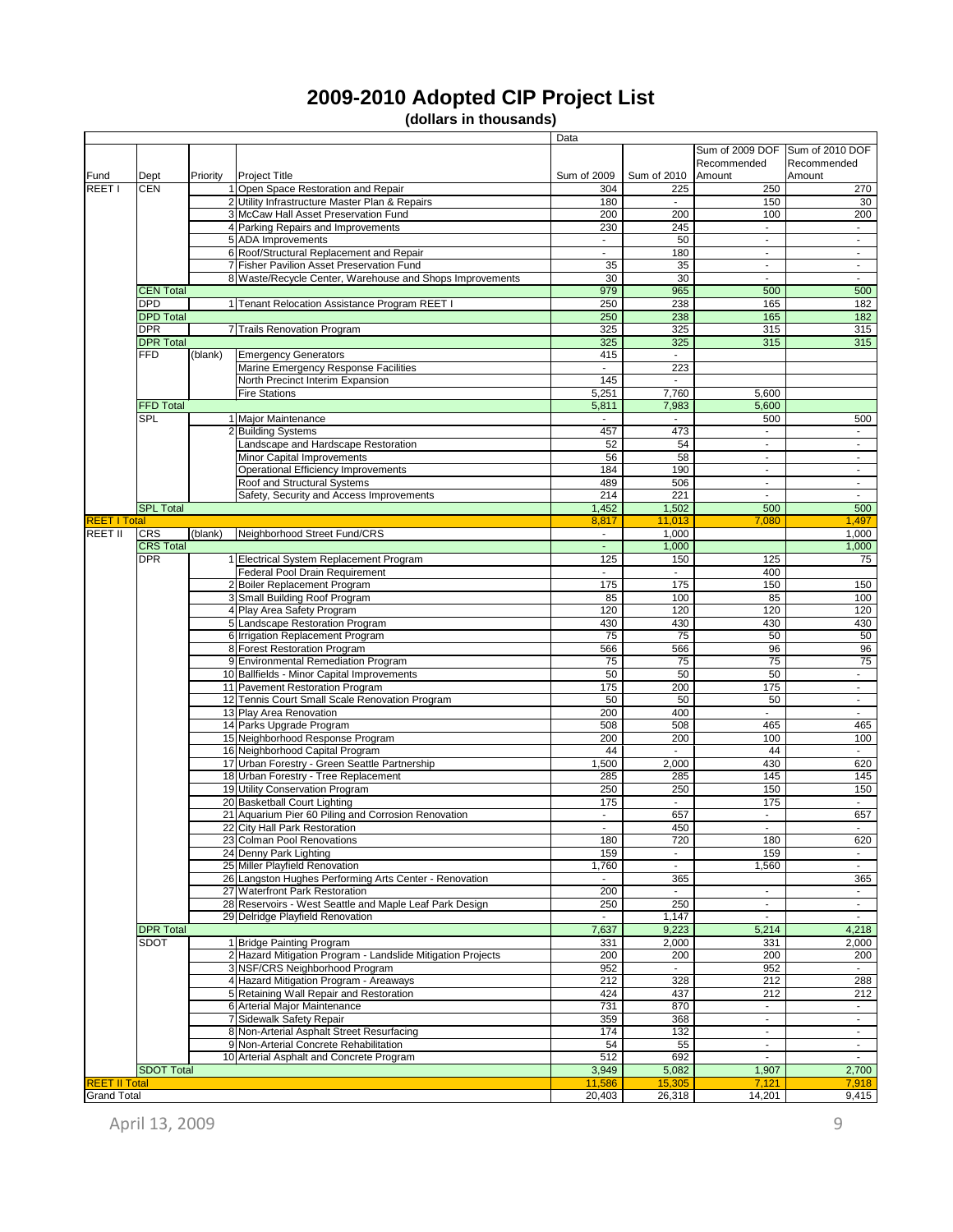### **REET Cuts – Fire Levy**

2009-10 REET resources planned CIP for Fire Levy: \$23.4 million (includes 2010 planned bonds) 2009-10 Updated REET resource estimate: \$5.6 million

### **In addition, this proposal assumes following transfers:**

- Transfer \$1.9 million in REET and bond money from the North Precinct Replacement Project
- Reduce appropriations for improvements at Senior Centers by \$0.5 million

### **Proposal**

Continue work on the fire station projects already underway, with the exception of Fire Station 32 (West Seattle). Fire Levy property tax proceeds already appropriated to Fire Station 32 would be transferred to projects underway as necessary to complete them. Buildings in the worst condition are front-loaded in the Levy program.

#### *Fund with City Sources in 2009-2010*

| • FS 2 (Belltown)             | <b>Under Construction</b>                        |
|-------------------------------|--------------------------------------------------|
| • FS 17 (University District) | <b>Under Construction</b>                        |
| • FS 28 (Rainier Valley)      | <b>Under Construction</b>                        |
| • FS 31 (Northgate)           | <b>Under Construction</b>                        |
| • FS 33 (Rainier Beach)       | <b>Under Construction</b>                        |
| $\bullet$ FS 35 (Crown Hill)  | Bid phase                                        |
| $\bullet$ FS 37 (High Point)  | Bid phase                                        |
| • FS 38 (Hawthorne Hills)     | Bid phase                                        |
| • FS 39 (Lake City)           | Bid phase                                        |
| $\bullet$ FS 41 (Magnolia)    | Bid phase                                        |
| • $FS$ 9 (Fremont)            | Pre-design                                       |
| • FS 13 (Beacon Hill)         | Pre-design                                       |
| • FS Generators               | Install generators at fire stations without them |
| • FS 16 (Green Lake)          | <b>Not Started</b>                               |
| • FS 6 (Central District)     | <b>Not Started</b>                               |
|                               |                                                  |

### *Fund with Federal Stimulus Dollars (Pending Grant Availability and Award)*

| • FS 30 (Mount Baker) | Bid phase |  |  |
|-----------------------|-----------|--|--|
| • FS 21 (Greenwood)   | Design    |  |  |
|                       |           |  |  |

## *Fund Pending FEMA \$1M Grant Decision*

| $\bullet$ FS 14 (SoDo)       | Pre-design |
|------------------------------|------------|
| Deferred until 2011 or Later |            |

| $\bullet$ FS 8 (Queen Anne)      | Seismic retrofit of '70s station; was planned for 2010                  |
|----------------------------------|-------------------------------------------------------------------------|
| • FS 11 (Highland Park)          | Seismic retrofit of '70s station; consultant selection complete; SDOT's |
|                                  | work on Spokane Street delays project                                   |
| $\bullet$ FS 24 (Bitter Lake)    | Seismic retrofit of '70s station; was planned for 2010                  |
| • FS 25 (Capitol Hill)           | Renovation of '70s station; was planned for 2010                        |
| $\bullet$ FS 27 (Georgetown)     | Seismic retrofit of '70s station; consultant selection complete         |
| • FS 32 (West Seattle Junction)  | Station replacement; end of Pre-Design Phase                            |
| • FS 34 (Madison Park)           | Seismic retrofit of '70s station; consultant selection complete         |
| • FS 36 (Delridge/Harbor Island) | Seismic retrofit of '70s station.; was planned for 2010                 |
| $\bullet$ FS 40 (Wedgwood)       | Seismic retrofit of '70s station; was planned for 2010                  |
|                                  |                                                                         |

### *Not Scheduled until 2011or later in 2009-2014 CIP*

|  | • FS 20 (West Queen Anne) | $\bullet$ FS 18 (Ballard) |
|--|---------------------------|---------------------------|
|--|---------------------------|---------------------------|

- FS 22 (Roanoke) FS 26 (South Park)
- FS 29 (Admiral)
-